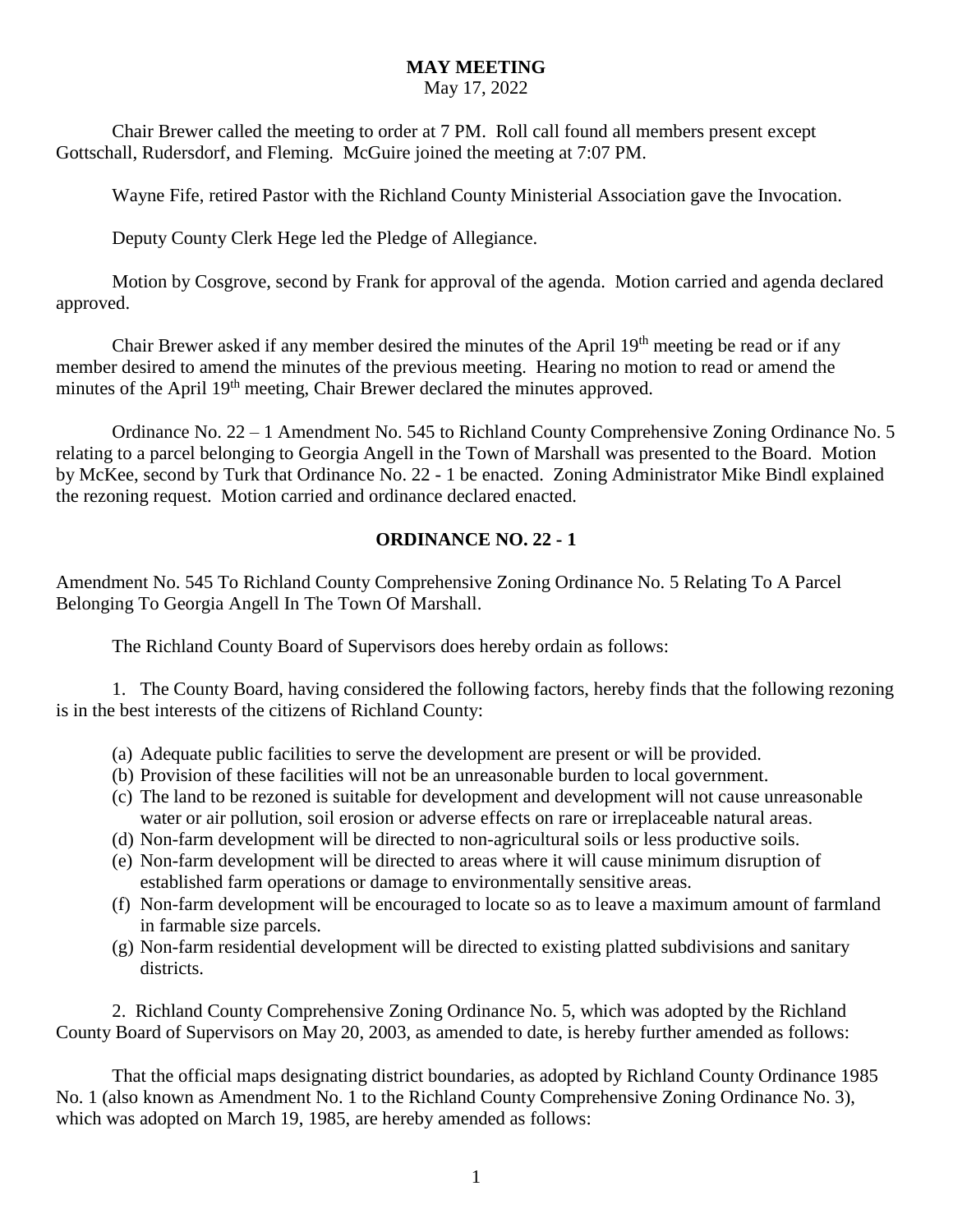That the following described 21acre parcel belonging to Georgia Angell and in the Town of Marshall is hereby rezoned from the General Agricultural and Forestry District (A-F) to the Agriculture and Residential (A-R) District:

All that part of the Northwest quarter of the Northeast quarter of Section 14, Township 11 North, Range 1 West, Town of Marshall, Richland County Wisconsin described as follows:

Beginning at the North quarter corner of said Section 14;

Thence South 01°56'15" East, along the west line of said Northeast quarter, 1324.37 feet to the Southwest corner of said Northwest quarter of the Northeast quarter;

Thence North 89°15'53" East, along the South line of said Northwest quarter of the Northeast quarter, 908.66 feet to a point on the centerline of State Trunk Highway 56;

Thence North 43°15'01" West, along said centerline, 42.41 feet to the point of curvature of a 22936.25-foot radius curve concave to the Northeast;

Thence Northwesterly, 322.32 feet along said centerline and the arc of said curve having a central angle of 00°48'19" and a chord bearing North 42°50'52" West, 322.32 feet;

Thence North 42°26'43" West, along said centerline, 277.78 feet;

Thence North 43°26'04" East, 535.55 feet;

Thence North  $40^{\circ}23'49''$  West, 595.59 feet to a point on the North line of said Northeast quarter of Section 14; Thence South 89°41'23" West, along said North line, 499.86 feet to the point of beginning.

3. This Ordinance shall be effective on May 18th, 2022.

PUBLISHED: MAY 26, 2022

DATED: MAY 17, 2022 ORDINANCE OFFERED BY THE LAND AND PASSED: MAY 17, 2022 ZONING STANDING COMMITTEE

|                                      |                       | <b>FOR</b> | <b>AGAINST</b> |
|--------------------------------------|-----------------------|------------|----------------|
| <b>MARTY BREWER, CHAIR</b>           | MELISSA LUCK          | X          |                |
| RICHLAND COUNTY BOARD OF SUPERVISORS | <b>STEVE CARROW</b>   | X          |                |
|                                      | DAVOD TURK            | X          |                |
| ATTEST:                              | <b>LINDA GENTES</b>   | X          |                |
|                                      | <b>JULIE FLEMING</b>  | X          |                |
|                                      | <b>DANIEL MCGUIRE</b> |            |                |
|                                      |                       |            |                |

#### DEREK S. KALISH RICHLAND COUNTY CLERK

Ordinance No. 22 – 2 Amendment No. 546 to Richland County Comprehensive Zoning Ordinance No. 5 relating to a parcel belonging Francis Waldsmith in the Town of Henrietta was presented to the Board. Motion by Cosgrove, second by Manning that Ordinance No. 22 - 2 be enacted. Discussion continued. Motion by Luck, second by Turk to amend Ordinance No.  $22 - 2$  to include the words "estate of" as follows: "Amendment No. 546 to Richland County Comprehensive Zoning Ordinance No. 5 relating to a parcel belonging to **estate of** Francis Waldsmith in the Town of Henrietta" and "That the following described 1.61 acre parcel belonging to **estate of** Francis Waldsmith and in the Town of Henrietta is hereby rezoned from the General Agricultural and Forestry District (A-F) and Single Family Residential (R-1) District to the Single-Family Residential (R-2) District". Zoning Administrator Mike Bindl explained the rezoning request. Motion carried and amended ordinance declared enacted.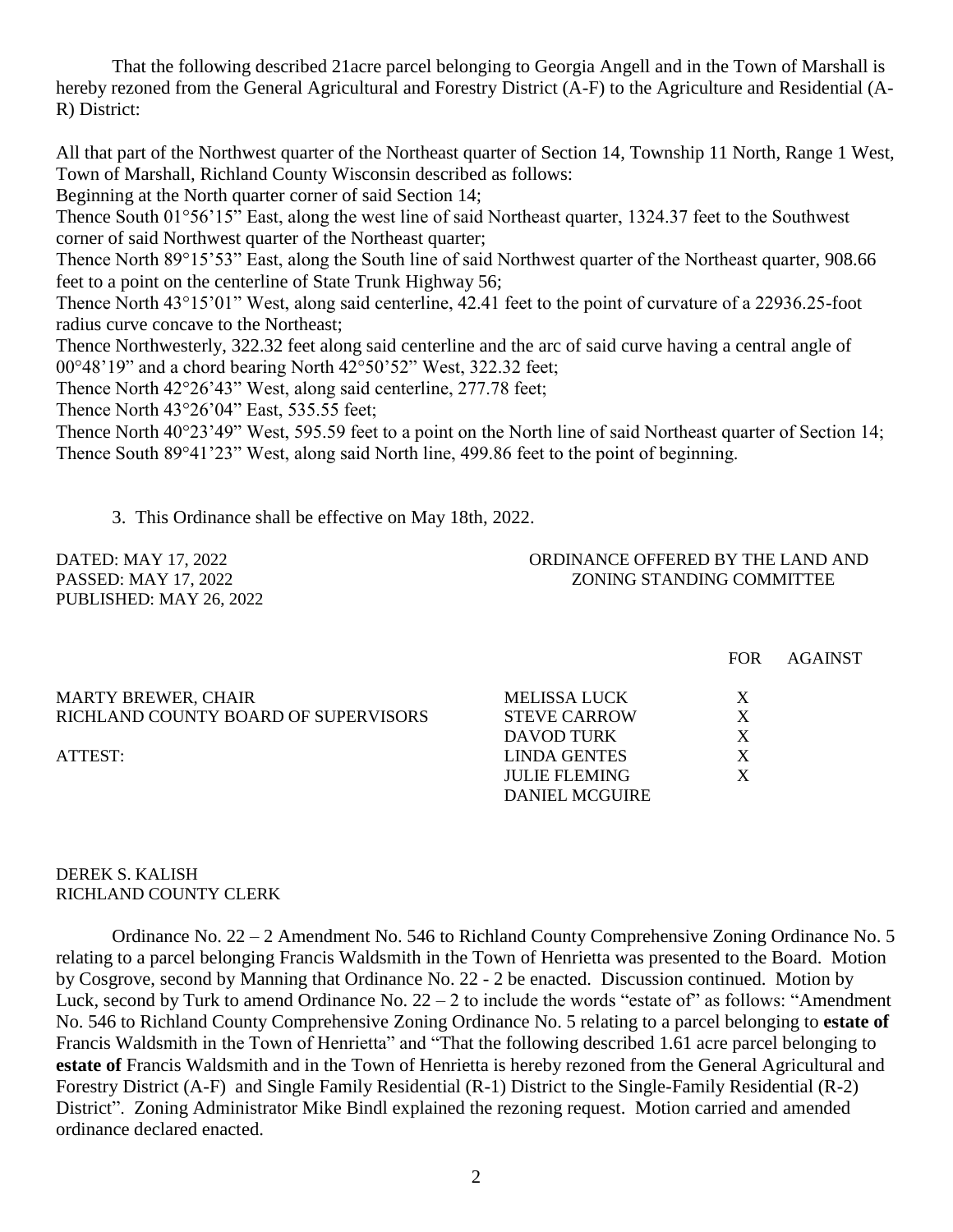#### **ORDINANCE NO. 22 - 2**

Amendment No. 546 To Richland County Comprehensive Zoning Ordinance No. 5 Relating To A Parcel Belonging To Estate Of Francis Waldsmith In The Town Of Henrietta.

The Richland County Board of Supervisors does hereby ordain as follows:

1. The County Board, having considered the following factors, hereby finds that the following rezoning is in the best interests of the citizens of Richland County:

- (h) Adequate public facilities to serve the development are present or will be provided.
- (i) Provision of these facilities will not be an unreasonable burden to local government.
- (j) The land to be rezoned is suitable for development and development will not cause unreasonable water or air pollution, soil erosion or adverse effects on rare or irreplaceable natural areas.
- (k) Non-farm development will be directed to non-agricultural soils or less productive soils.
- (l) Non-farm development will be directed to areas where it will cause minimum disruption of established farm operations or damage to environmentally sensitive areas.
- (m)Non-farm development will be encouraged to locate so as to leave a maximum amount of farmland in farmable size parcels.
- (n) Non-farm residential development will be directed to existing platted subdivisions and sanitary districts.

2. Richland County Comprehensive Zoning Ordinance No. 5, which was adopted by the Richland County Board of Supervisors on May 20, 2003, as amended to date, is hereby further amended as follows:

That the official maps designating district boundaries, as adopted by Richland County Ordinance 1985 No. 1 (also known as Amendment No. 1 to the Richland County Comprehensive Zoning Ordinance No. 3), which was adopted on March 19, 1985, are hereby amended as follows:

That the following described 1.61 acre parcel belonging to Estate Of Francis Waldsmith and in the Town of Henrietta is hereby rezoned from the General Agricultural and Forestry District (A-F) and Single Family Residential (R-1) District to the Single-Family Residential (R-2) District:

Part of discontinued O'Neil street, discontinued J. A. Johnson street and part of the discontinued un-named alley in block 2, Original Plat of Hub City discontinued by order of the Town Board and recorded as document number 328576, and part of Lots 3, 4, 5, 6, 7 and 8 of Block 2, of the Original Plat of Hub City, and other unplatted lands, all located in part of the Northeast quarter of the Southeast quarter of Section 34, Township 12 North, Range 1 East, Township of Henrietta, Richland County, Wisconsin described as follows:

Commencing at the East quarter corner of said Section 34;

Thence North 89°48'20" West, along the North line of said Southeast quarter, 1300.21 feet to the Northwest corner of the Northeast quarter of the Southeast quarter;

Thence South 00°24'26" West, along the West line of said Northeast quarter of the Southeast quarter, 439.57 feet to the point of beginning of the lands hereinafter described;

Thence East, 444.13 feet;

Thence South 336.10 feet to a point on the North line of Palmer Street,

Thence North 89°56'48" West, along the North line of Palmer Street, 171.51 feet to a point on the centerline of said vacated J.A. Johnson Street;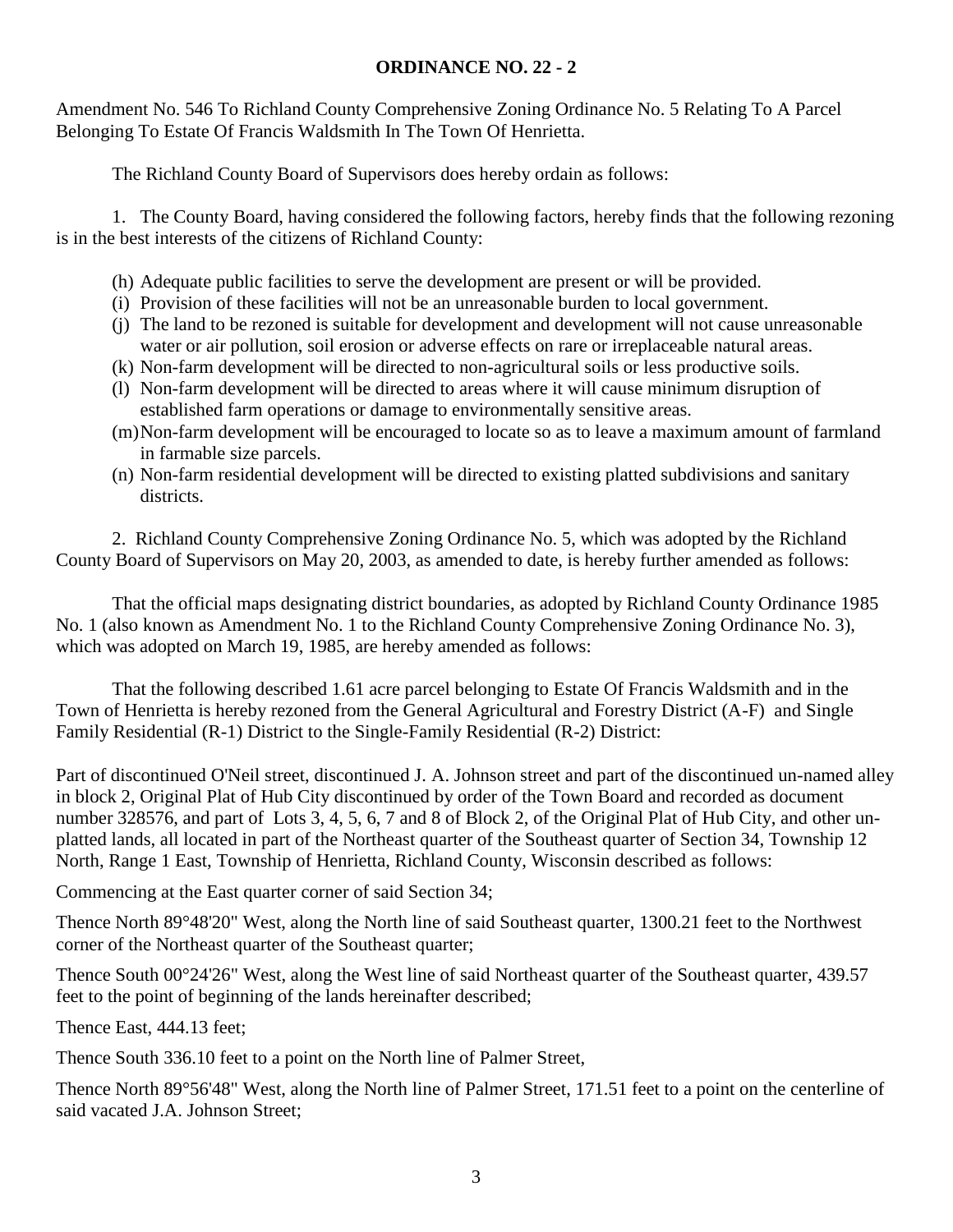Thence North 00°24'26" East, along said centerline, 289.00 feet to a point on the centerline of said vacated O'Neil street;

Thence North 89°56'48" West, along said centerline, 275.01 feet to a point on the West line of said Northeast quarter of the Southeast quarter;

Thence North 00°24'26" East, along said West line, 46.69 feet to the point of beginning.

3. This Ordinance shall be effective on May 18th, 2022.

#### DATED: MAY 17, 2022 CORDINANCE OFFERED BY THE LAND & PASSED: MAY 17, 2022 2001 2001 NO 2008 2008 2008 2008 2008 2008 2010 12:00 2010 12:00 2010 12:00 2010 12:00 20

|                                      |                       | <b>FOR</b> | <b>AGAINST</b> |
|--------------------------------------|-----------------------|------------|----------------|
| <b>MARTY BREWER, CHAIR</b>           | <b>MELISSA LUCK</b>   | X          |                |
| RICHLAND COUNTY BOARD OF SUPERVISORS | <b>STEVE CARROW</b>   | X          |                |
|                                      | DAVOD TURK            | X          |                |
| ATTEST:                              | <b>LINDA GENTES</b>   | X          |                |
|                                      | <b>JULIE FLEMING</b>  |            |                |
|                                      | <b>DANIEL MCGUIRE</b> |            |                |
|                                      |                       |            |                |

#### DEREK S. KALISH RICHLAND COUNTY CLERK

PUBLISHED: MAY 26, 2022

Zoning Administrator Mike Bindl reported there were no petitions for zoning amendments received since the last County Board session.

Zoning Administrator Mike Bindl reported that there were no rezoning petitions being recommended for denial by the Zoning and Land Information Committee.

Resolution No. 22 – 38 authorizing not to exceed \$8,500,000 general obligation bonds for radio and tower project and other capital improvement projects was read by Deputy County Clerk Hege. Motion by Williamson, second by Severson that Resolution No. 22 - 38 be adopted. Discussion continued. Carol Wirth from Wisconsin Public Finance Professionals reviewed the initial resolution, the purpose of it, and the County's recent upgrade to its Moody's rating. Discussion occurred amongst those present regarding various aspects of the borrowing process and the financial impacts to current and future projects. The desire and importance for the County to undertake this project was expressed by both County Board Supervisors and citizens present for the meeting. Roll call vote taken: Ayes: Carrow, Murphy-Lopez, Brewer, Seep, McKee, Rynes, Luck, Manning, Glasbrenner, Gentes, Turk, Cosgrove, Frank, Severson, Williamson, Couey, Voyce, and McGuire. Nays: Gottschall (absent), Rudersdorf (absent), and Fleming (absent). With 18 Ayes and 3 Nays, the motion carried and resolution declared adopted.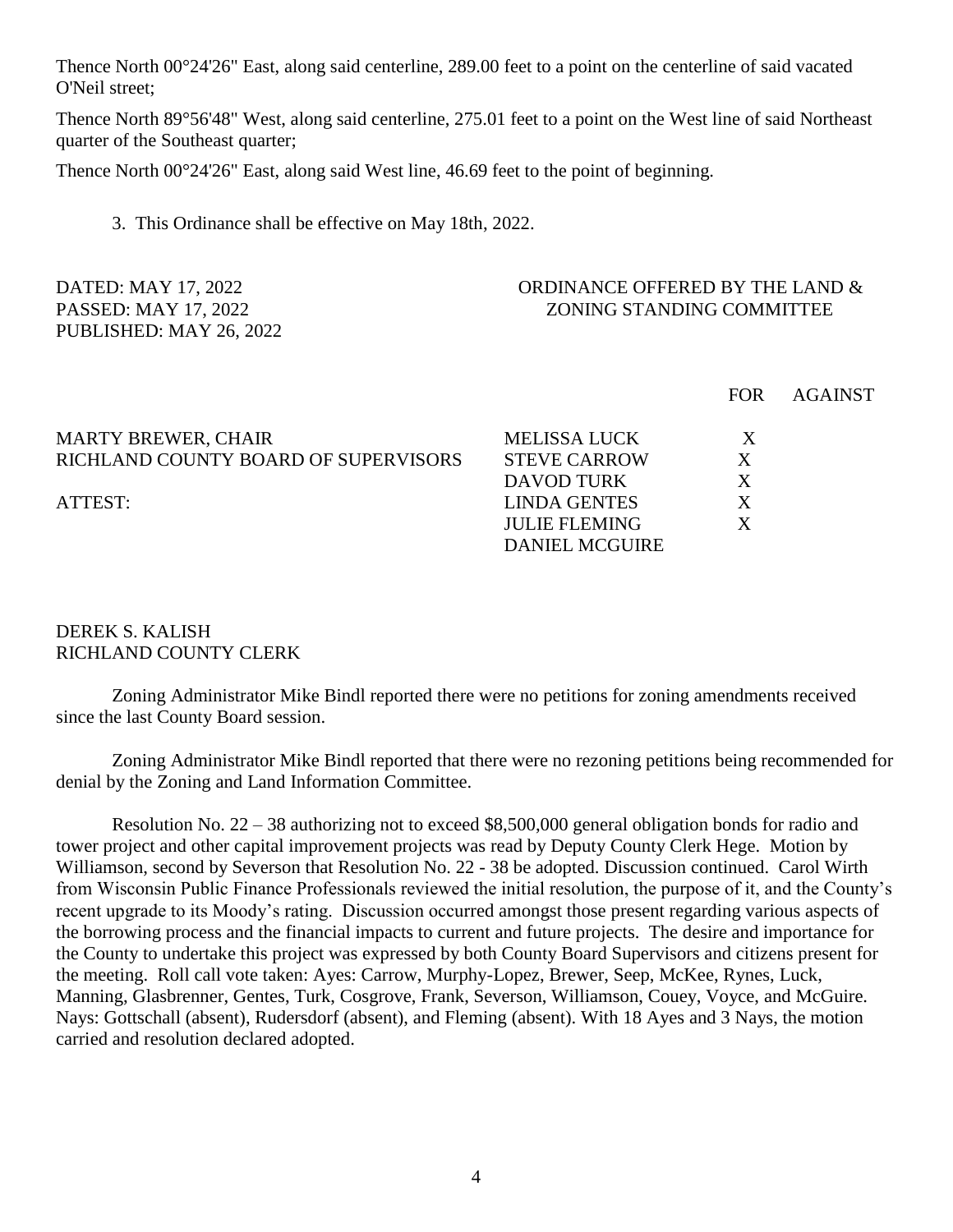#### **RESOLUTION NO. 22 - 38**

Initial Resolution Authorizing Not To Exceed \$8,500,000 General Obligation Bonds For Radio And Tower Project And Other Capital Improvement Projects.

WHEREAS, Richland County, Wisconsin (the "County") is in need of an amount not to exceed \$8,500,000 for the public purpose of financing capital improvement projects, consisting of the radio and tower project, facility maintenance and improvements and equipment acquisition; and

WHEREAS, it is desirable to authorize the issuance of general obligation bonds for such purpose pursuant to Chapter 67 of the Wisconsin Statutes;

NOW, THEREFORE, BE IT RESOLVED by the Richland County Board of Supervisors that the County borrow an amount not to exceed \$8,500,000 by issuing its general obligation bonds for the public purpose of financing capital improvement projects, consisting of the radio and tower project, facility maintenance and improvements and equipment acquisition. There be and there hereby is levied on all the taxable property in the County a direct, annual tax in such years and in such amounts as are sufficient to pay when due the principal and interest on such bonds.

Adopted, approved and recorded May 17, 2022.

AYES NOES

RESOLUTION ADOPTED

DEREK S. KALISH **COUNTY CLERK** 

DATED: MAY 17, 2022

#### VOTE ON FOREGOING RESOLUTION RESOLUTION RESOLUTION OFFERED BY THE FINANCE  $\&$ PERSONNEL STANDING COMMITTEE

|                         | <b>FOR</b> | <b>AGAINST</b> |
|-------------------------|------------|----------------|
| <b>MARTY BREWER</b>     | X          |                |
| SHAUN MURPHY-LOPEZ      |            |                |
| <b>MARC COUEY</b>       | X          |                |
| GARY MANNING            |            |                |
| <b>TIM GOTTSCHALL</b>   | X          |                |
| DAVID TURK              | X          |                |
| <b>STEVE WILLIAMSON</b> | X          |                |
| MELISSA LUCK            | X          |                |
| <b>STEVE CARROW</b>     | X          |                |

Resolution No. 22 – 39 approving a municipal advisory agreement with Wisconsin Public Finance Professionals, LLC was read by Deputy County Clerk Hege. Motion by McKee, second by Glasbrenner that Resolution No. 22 - 39 be adopted. The motion carried and resolution declared adopted.

#### **RESOLUTION NO. 22 – 39**

A Resolution Approving A Municipal Advisory Agreement With Wisconsin Public Finance Professionals, LLC.

WHEREAS the Finance and Personnel Committee and the County Administrator, Clinton Langreck, have recommended that the County Board approve the County issuing not to exceed \$8,500,000 general obligation bonds for the radio and tower project and facility maintenance and improvements and equipment acquisition, and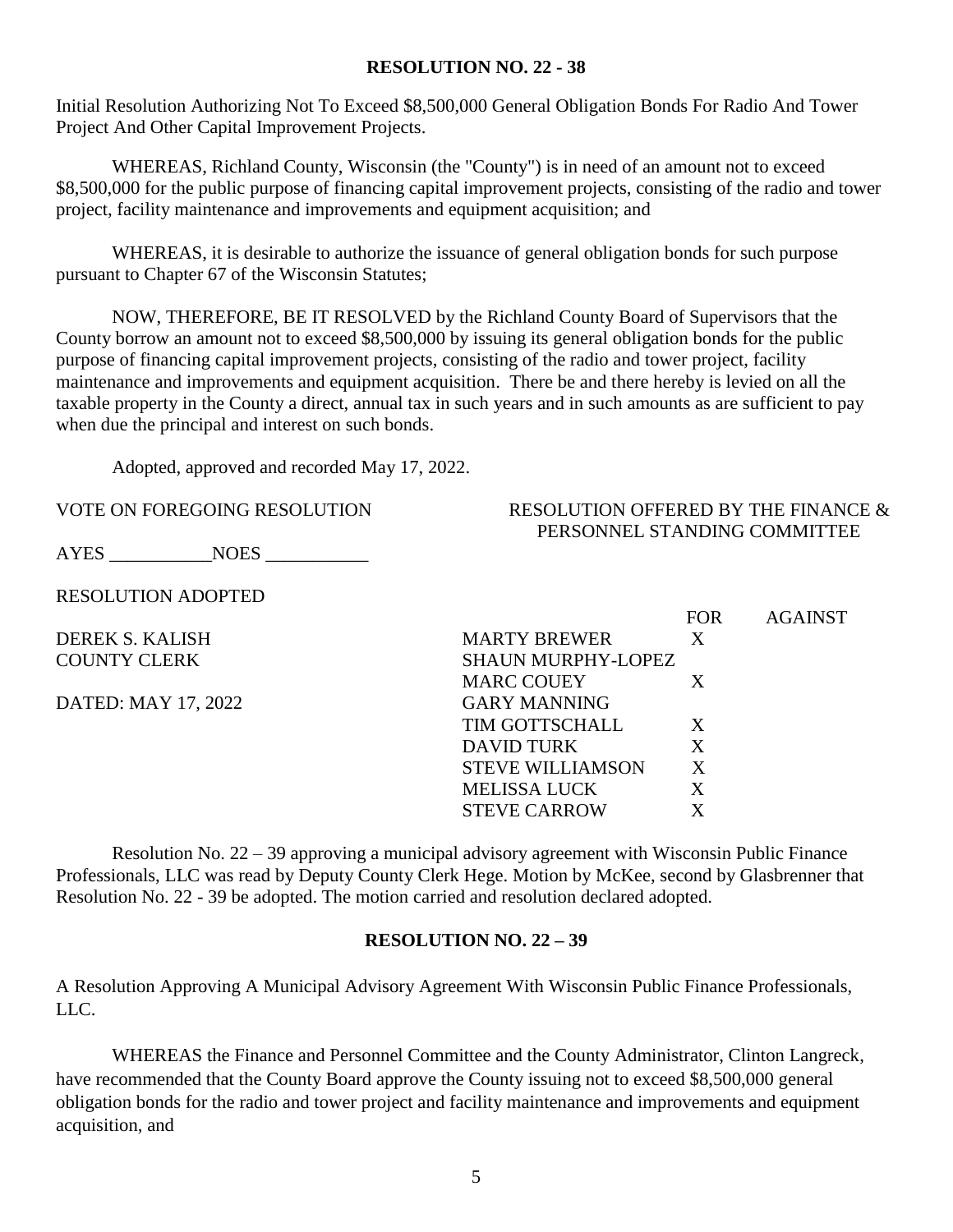WHEREAS, in order to facilitate the issuance of these bonds, it is necessary for the County to employ public finance professionals and the Finance and Personnel Standing Committee is recommending that the County Board approve a Municipal Advisory Agreement with Wisconsin Public Finance Professionals, LLC for this purpose, and

WHEREAS Rule 14 of the Rules of the Board requires nearly all contracts involving \$10,000 or more to be approved by the County Board and the Finance and Personnel Standing Committee is now presenting this Resolution to the County Board for its consideration.

NOW THEREFORE BE IT RESOLVED by the Richland County Board of Supervisors that approval is hereby granted for the Municipal Advisory Agreement with Wisconsin Public Finance Professionals, LLC, in the amount of \$26,500, a copy of which is on file in the County Clerk's office and which is accessible on the County's website, and

BE IT FURTHER RESOLVED that the County Board Chair, Marty Brewer and the County Administrator, Clinton Langreck, are hereby authorized to sign the Municipal Advisory Agreement on behalf of the County, and

BE IT FURTHER RESOLVED that this Resolution shall be effective immediately upon its passage and publication.

VOTE ON FOREGOING RESOLUTION RESOLUTION OFFERED BY THE FINANCE & PERSONNEL STANDING COMMITTEE

 $F$ <sup> $\alpha$ </sup> $A$  $A$  $A$  $A$  $A$ 

AYES NOES

| <b>RESOLUTION ADOPTED</b>              |                           | <b>FOR</b> | <b>AGAINST</b> |
|----------------------------------------|---------------------------|------------|----------------|
|                                        | <b>MARTY BREWER</b>       | X          |                |
|                                        | <b>SHAUN MURPHY-LOPEZ</b> |            |                |
| DEREK S. KALISH<br><b>COUNTY CLERK</b> | <b>STEVE CARROW</b>       | X          |                |
|                                        | <b>MELISSA LUCK</b>       | X          |                |
| DATED MAY 17, 2022                     | TIMOTHY GOTSCHALL         | X          |                |
|                                        | <b>DAVID TURK</b>         | X          |                |
|                                        | <b>STEVE WILLIAMSON</b>   | X          |                |
|                                        | <b>MARC COUEY</b>         | X          |                |
|                                        | <b>GARY MANNING</b>       |            |                |

Resolution No. 22 – 40 approving the Sheriff's Department applying for and accepting a body worn camera grant from the US Department of Justice was read by Deputy County Clerk Hege. Motion by Luck, second by Manning that Resolution No. 22 - 40 be adopted. The motion carried and resolution declared adopted.

#### **RESOLUTION NO. 22 - 40**

A Resolution Approving The Sheriff's Department Applying For And Accepting A Body Worn Camera Grant From The US Department Of Justice.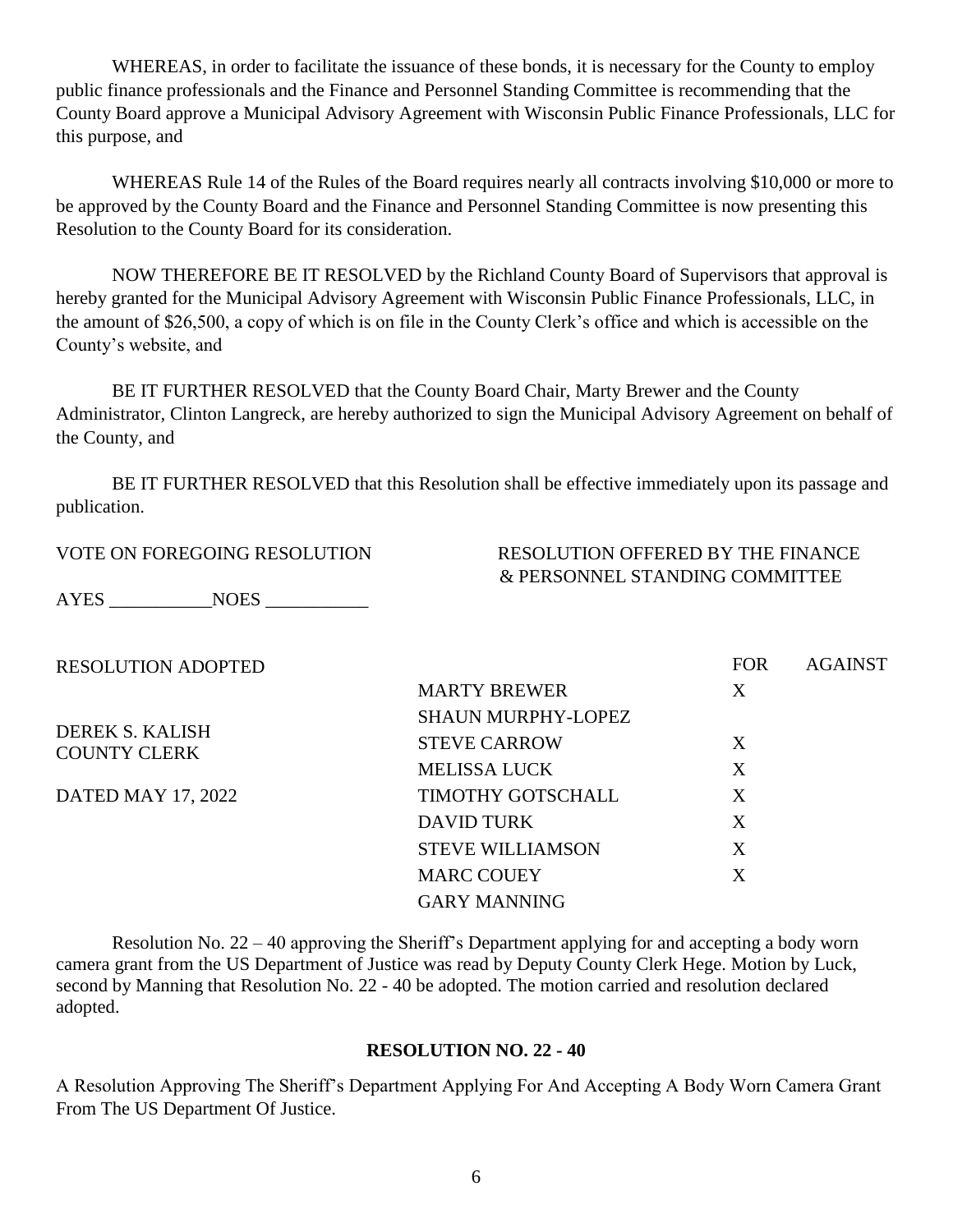WHEREAS the Law Enforcement and Judiciary Committee and Sheriff Clay Porter have been notified that the Sheriff's Department may be eligible to receive a body worn camera grant to purchase body worn cameras for the jail.

WHEREAS Rule 19 of the Rules of the Board requires County Board approval for any department of County government to apply for and accept a grant, and WHEREAS the Law Enforcement and Judiciary Committee has carefully considered this matter and is now presenting this Resolution to the County Board for its consideration.

NOW THEREFORE BE IT RESOLVED by the Richland County Board of Supervisors that approval is hereby granted for the Sheriff's Department to apply for and accept a body worn camera grant from the United States Department of Justice for purchasing body worn cameras, and

BE IT FURTHER RESOLVED that the grant requires a local match and the matching funds will be paid from the Jail Assessment Fund.

BE IT FURTHER RESOLVED that approval is hereby granted for the grant funds to be spent in accordance with the terms of the grant and the County Administrator is hereby authorized to sign on behalf of the County any documents needed to carry out this Resolution, and

BE IT FURTHER RESOLVED that this Resolution shall be effective immediately upon its passage and publication.

# VOTE ON FOREGOING RESOLUTION RESOLUTION OFFERED BY THE LAW

AYES \_\_\_\_\_\_\_\_\_\_\_NOES \_\_\_\_\_\_\_\_\_\_\_

RESOLUTION ADOPTED

| ENFORCEMENT AND JUDICIARY COMMITTEE |  |
|-------------------------------------|--|
|                                     |  |

| DEREK S. KALISH     |                       | FOR - | AGAINST |
|---------------------|-----------------------|-------|---------|
| <b>COUNTY CLERK</b> | MELISSA LUCK          | X     |         |
|                     | DAVID TURK            | X     |         |
| DATED: MAY 17, 2022 | <b>CHAD COSGROVE</b>  | X     |         |
|                     | <b>BOB FRANK</b>      | X     |         |
|                     | <b>KERRY SEVERSON</b> |       |         |

Resolution No. 22 – 41 approving the Sheriff's Department applying for and accepting a COPS hiring grant from the US Department of Justice was read by Deputy County Clerk Hege. Motion by Seep, second by Cosgrove that Resolution No. 22 - 41 be adopted. Discussion continued. Motion by Luck, seconded by Glasbrenner, to amend the sentences as follows: "A Resolution Approving The Sheriff's Department Applying For And Accepting A COPS Hiring Grant From The US Department Of Justice" and "NOW THEREFORE BE IT RESOLVED by the Richland County Board of Supervisors that approval is hereby granted for the Sheriff's Department to apply for and accept a COPS hiring grant from the United States Department of Justice for patrol hiring purposes, and" and "BE IT FURTHER RESOLVED that approval is hereby granted for the grant funds to be spent in accordance with the terms of the grant and the County Administrator is hereby authorized to sign on behalf of the County any documents needed to carry out this Resolution, and". The motion carried and amended resolution declared adopted.

#### **RESOLUTION NO. 22 - 41**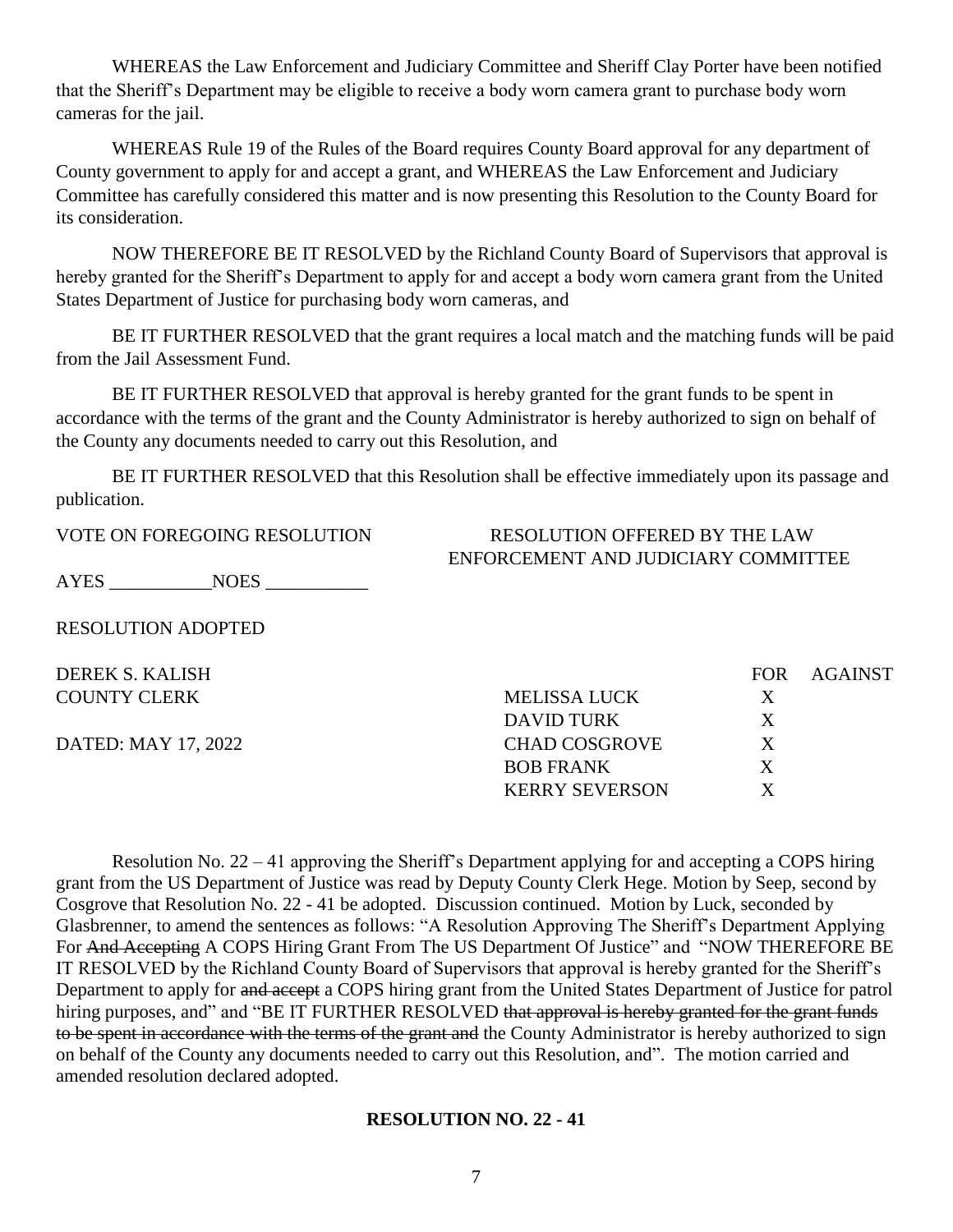A Resolution Approving The Sheriff's Department Applying For A COPS Hiring Grant From The US Department Of Justice.

WHEREAS the Public Safety Standing Committee and Sheriff Clay Porter have been notified that the Sheriff's Department may be eligible to receive an COPS Hiring Grant which would help pay for an additional patrol deputy for 3 years, and

WHEREAS Rule 19 of the Rules of the Board requires County Board approval for any department of County government to apply for and accept a grant, and

WHEREAS the Public Safety Standing Committee has carefully considered this matter and is now presenting this Resolution to the County Board for its consideration, and

NOW THEREFORE BE IT RESOLVED by the Richland County Board of Supervisors that approval is hereby granted for the Sheriff's Department to apply for a COPS hiring grant from the United States Department of Justice for patrol hiring purposes, and

BE IT FURTHER RESOLVED that the grant requires a local match of 25% of wages and benefits the first year increasing each year for the duration of the grant program, and

BE IT FURTHER RESOLVED the County Administrator is hereby authorized to sign on behalf of the County any documents needed to carry out this Resolution, and

BE IT FURTHER RESOLVED that this Resolution shall be effective immediately upon its passage and publication.

VOTE ON FOREGOING RESOLUTION RESOLUTION RESOLUTION OFFERED BY THE

AYES NOES

RESOLUTION ADOPTED

DEREK S. KALISH MELISSA LUCK COUNTY CLERK KEN RYNES

DATED: MAY 17, 2022 CHAD COSGROVE

PUBLIC SAFETY STANDING COMMITTEE

FOR AGAINST

 DAVID TURK BOB FRANK KERRY SEVERSON BARBARA VOYCE

Resolution No. 22 – 42 approving the Sheriff's Department's purchase of two new vehicles and the purchase and installation of appropriate equipment for those vehicles was read by Deputy County Clerk Hege. Motion by Luck, second by McKee that Resolution No. 22 - 42 be adopted. The motion carried and resolution declared adopted.

#### **RESOLUTION NO. 22 - 42**

A Resolution Approving The Sheriff's Department's Purchase Of Two New Vehicles And The Purchase And Installation Of Appropriate Equipment For Those Vehicles.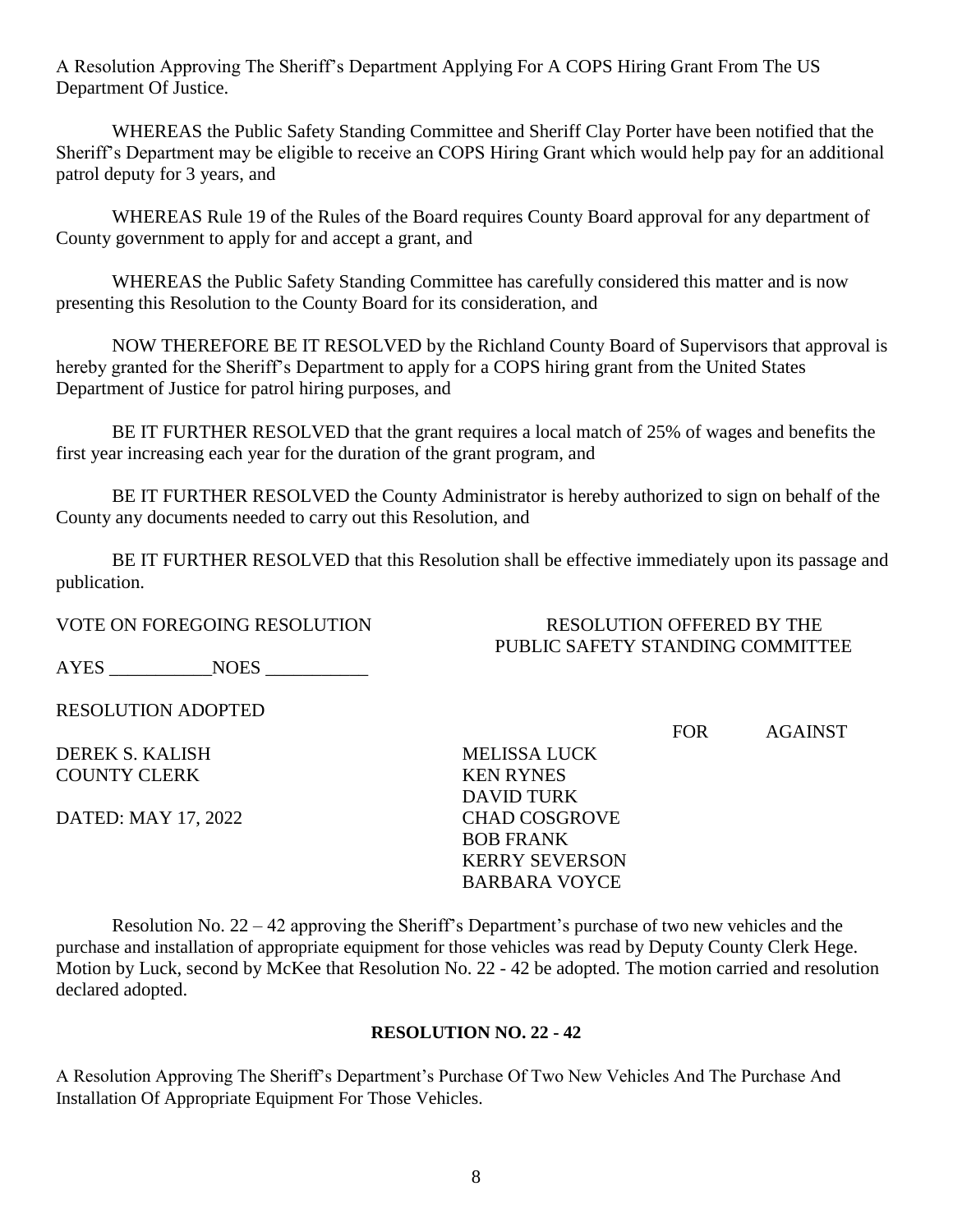WHEREAS the Law Enforcement and Judiciary Committee and Sheriff Clay Porter have recommended to the Public Safety Standing Committee that the Sheriff's Department be authorized to spend no more than \$127,000 to purchase 2 new squad vehicles and to purchase and install appropriate equipment for these vehicles, and

WHEREAS it is provided in Rule 14 of the Rules of the Board that nearly all purchases in excess of \$10,000 must be approved by the County Board, and

WHEREAS the Sheriff will be replacing two Ford Interceptor Utility squad cars, which retain some value, and

WHEREAS the Public Safety Standing Committee has carefully considered this matter and is now presenting this Resolution to the County Board for its consideration.

NOW THEREFORE BE IT RESOLVED by the Richland County Board of Supervisors that approval is hereby granted for the Sheriff's Department to spend no more than \$127,000 for the purchase of two new squad vehicles and appropriate equipment and installation for those vehicles.

BE IT FURTHER RESOLVED that, the Sheriff is authorized to spend no more than \$127,000 to make these purchases, and

BE IT FURTHER RESOLVED that authority is hereby granted for the Law Enforcement and Judiciary Committee and the Sheriff to sell two Ford Interceptor Utility squad cars in a manner deemed appropriate by the Committee and for the net sale proceeds to be deposited in the General Fund in the 2022 County budget, and

BE IT FURTHER RESOLVED these purchases shall be paid from the 2022 Short Term Borrowing Fund (Fund 92), and

BE IT FURTHER RESOLVED that this Resolution shall be effective immediately upon its passage and publication.

VOTE ON FOREGOING RESOLUTION RESOLUTION OFFERED BY THE PUBLIC SAFETY STANDING COMMITTEE

AYES \_\_\_\_\_\_\_\_\_\_\_NOES \_\_\_\_\_\_\_\_\_\_\_

RESOLUTION ADOPTED

DEREK S. KALISH MELISSA LUCK COUNTY CLERK KEN RYNES

DATED: MAY 17, 2022 CHAD COSGROVE

 DAVID TURK BOB FRANK KERRY SEVERSON BARBARA VOYCE

FOR AGAINST

Resolution No. 22 – 43 approving the payment of a central square invoice for the Sheriff's Department was read by Deputy County Clerk Hege. Motion by McKee, second by Williamson that Resolution No. 22 - 43 be adopted. The motion carried and resolution declared adopted.

#### **RESOLUTION NO. 22 – 43**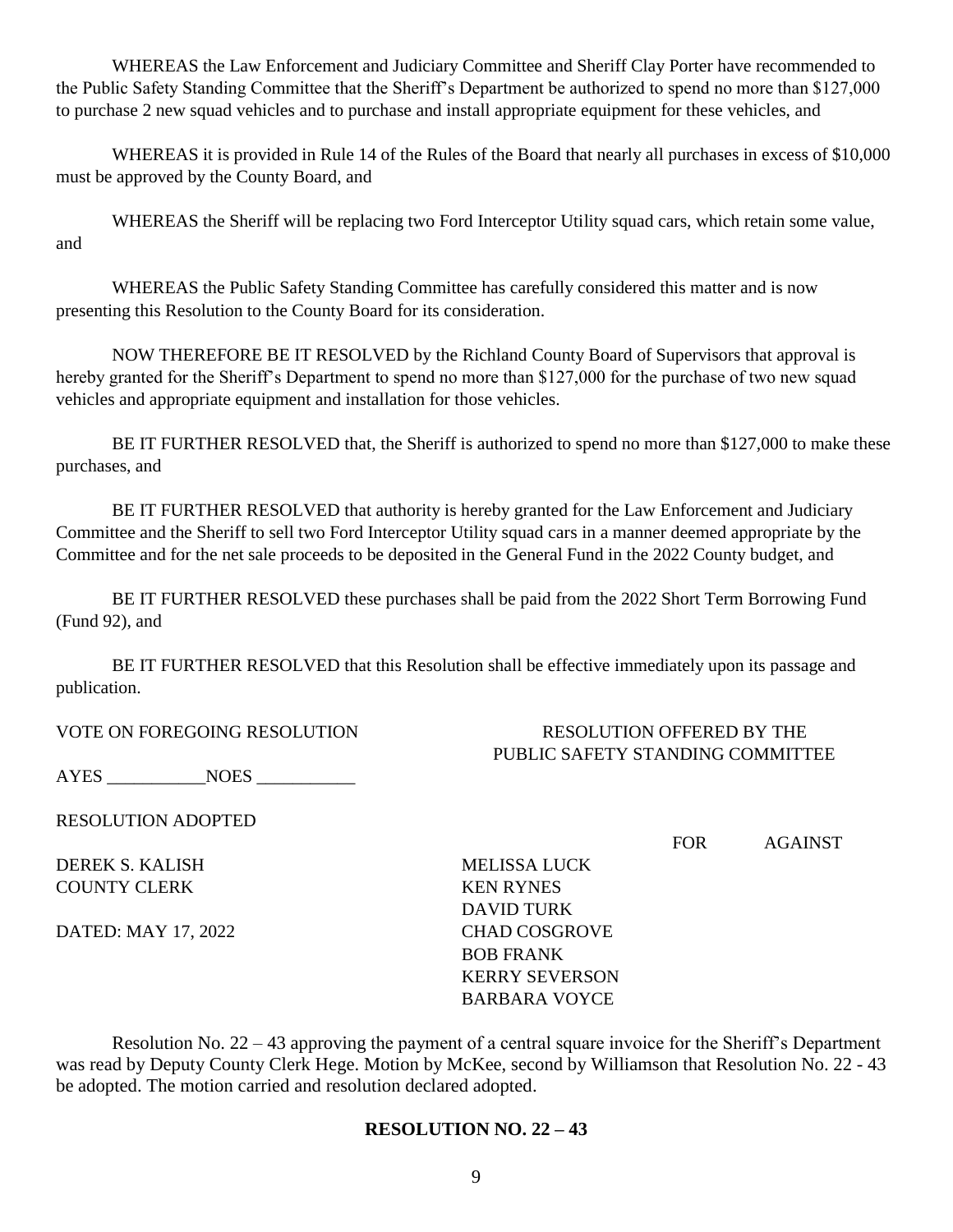A Resolution Approving The Payment Of A Central Square Invoice For The Sheriff's Department.

WHEREAS the Sheriff's Department has received an invoice of which exceeds \$10,000 which needs to be paid and this invoice has been presented to the Law Enforcement and Judiciary Committee and approved by that Committee, and

WHEREAS Rule 14 of the Rules of the Board requires County Board approval for nearly all expenses in excess of \$10,000, and

WHEREAS the Law Enforcement and Judiciary Committee is now presenting this Resolution to the County Board for its consideration.

NOW THEREFORE BE IT RESOLVED by the Richland County Board of Supervisors that the following invoice for the Sheriff's Department are hereby approved from Central Square Technologies in the amount of \$16,210.45.

BE IT FURTHER RESOLVED that payment of this invoice shall be made from the 911 Outlay in the Sheriff's Department's 2022 County budget, and

BE IT FURTHER RESOLVED that the County Clerk is hereby directed to issue County checks in accordance with this Resolution, and

BE IT FURTHER RESOLVED that this Resolution shall be effective immediately upon its passage and publication.

#### VOTE ON FOREGOING RESOLUTION RESOLUTION OFFERED BY THE LAW ENFORCEMENT AND JUDICIARY COMMITTEE

AYES \_\_\_\_\_\_\_\_\_\_\_NOES \_\_\_\_\_\_\_\_\_\_\_

RESOLUTION ADOPTED

DEREK S. KALISH FOR AGAINST COUNTY CLERK MELISSA LUCK X DAVID TURK X DATED: MAY 17, 2022 CHAD COSGROVE X BOB FRANK X KERRY SEVERSON X

Resolution No. 22 – 44 approving the County itself to conduct a public works project – new interview room for the Sheriff's Office was read by Deputy County Clerk Hege. Motion by Couey, second by Manning that Resolution No. 22 - 44 be adopted. The motion carried and resolution declared adopted.

#### **RESOLUTION NO. 22 - 44**

A Resolution Approving The County Itself To Conduct A Public Works Project – New Interview Room For The Sheriff's Office.

WHEREAS the Richland County Public Works Standing Committee and the County Administrator, Clinton Langreck, have recommended that the County Board approve Courthouse Maintenance Supervisor Nelson, perform the public works project of erecting a wall in the existing deputy bay to allow for a new interview room on the first floor; and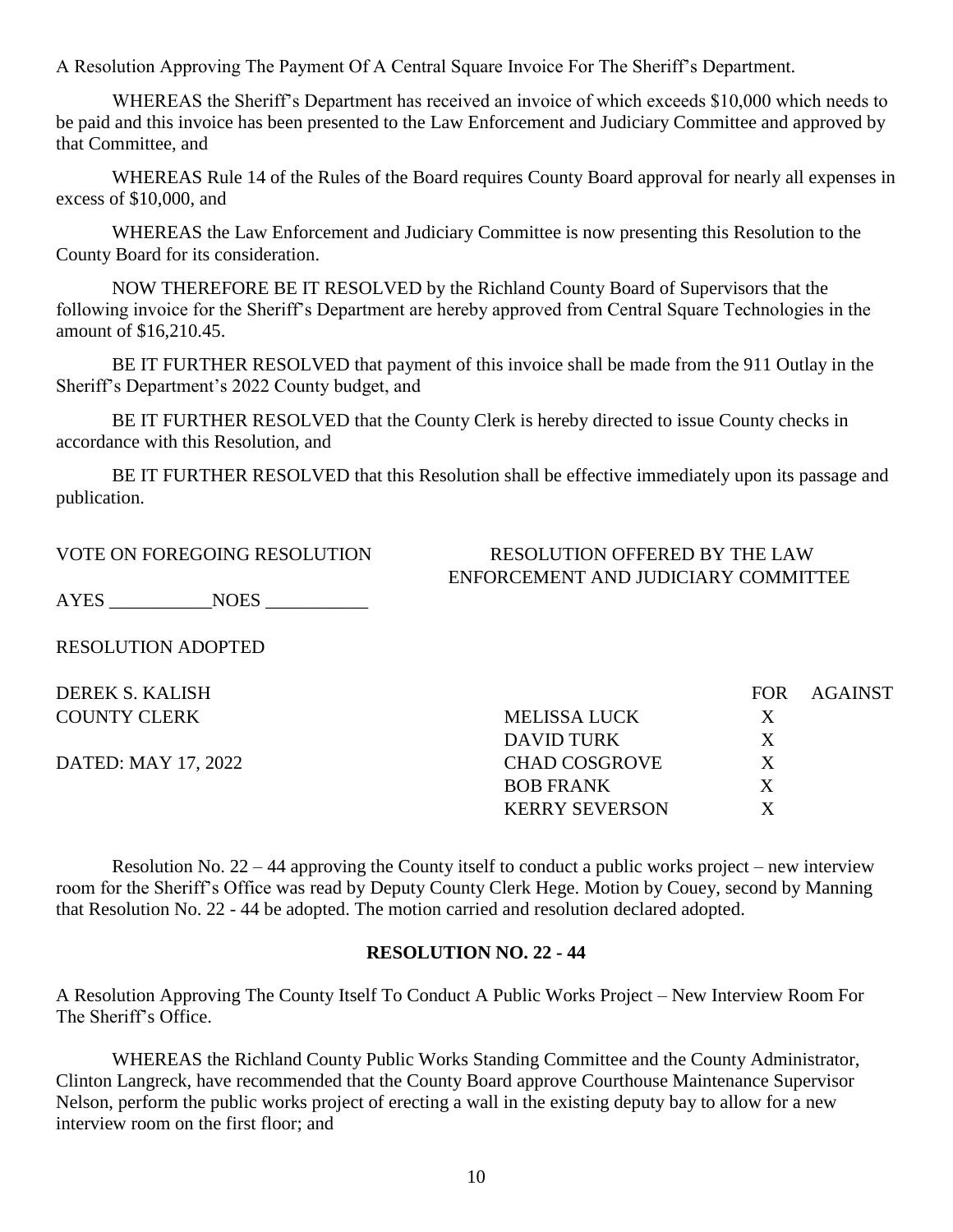WHEREAS, the project costs are estimated not to exceed \$1,000.00; and

WHEREAS, Richland County Board Rule #14 specifies that if the estimated cost of the project is less than \$5,000, there are no restrictions as to how the County Board can award the contract for the work; and

WHEREAS, Richland County Board Rule #14 further specifies that regardless of the estimated cost of the project, the County Board may, by a 3/4th vote, allow the work to be done by the County itself.

NOW THEREFORE BE IT RESOLVED by the Richland County Board of Supervisors that approval is hereby granted for Courthouse Maintenance Supervisor Nelson to perform the erection of the wall to create a new interview room; and

BE IT FURTHER RESOLVED that costs of this project will be funded through the Sheriff's Office 2022 budget; and

BE IT FURTHER RESOLVED that this Resolution shall be effective immediately upon its passage and publication.

#### RESOLUTION OFFERED BY THE PUBLIC WORKS STANDING COMMITTEE

AYES NOES

FOR AGAINST

| <b>RESOLUTION ADOPTED</b> | <b>STEVE WILLIAMSON</b> | X                 |
|---------------------------|-------------------------|-------------------|
|                           | <b>RICHARD MCKEE</b>    | X                 |
| DEREK S. KALISH           | <b>STEVE CARROW</b>     | X                 |
| COUNTY CLERK              | <b>GARY MANNING</b>     | X                 |
|                           | <b>CHAD COSGROVE</b>    | X                 |
| DATED MAY 17, 2022        | <b>MARC COUEY</b>       | $X_{\mathcal{C}}$ |
|                           | <b>JULIE FLEMING</b>    | X                 |
|                           | <b>DAN MCGUIRE</b>      |                   |
|                           |                         |                   |

Resolution No. 22 – 45 approving elimination of the Early Intervention Special Educator Position and to replace with a Children's Long-Term Support & Birth To 3 Case Manager position was read by Deputy County Clerk Hege. Motion by Glasbrenner, second by Williamson that Resolution No. 22 - 45 be adopted. The motion carried and resolution declared adopted.

#### **RESOLUTION NO. 22 - 45**

A Resolution Approving Elimination Of The Early Intervention Special Educator Position And To Replace With A Children's Long-Term Support & Birth To 3 Case Manager Position.

WHEREAS the Health and Human Services Board and the Director of the Health and Human Services Department, Ms. Tracy Thorsen, has recommended to eliminate the Early Intervention Special Educator position and replace the position with a Children's Long-Term Support & Birth to 3 Case Manager position to accommodate the increase in Birth to 3 and Children's Long-Term Support caseload sizes, and

WHEREAS the Children's Long-Term Support & Birth to 3 Case Manager position is a billable position and would be fully funded through CLTS Case Management/Waiver Funding, Children's Community Options Program Case Management Funding, Birth to 3 Medicaid Case Management Funding, and Comprehensive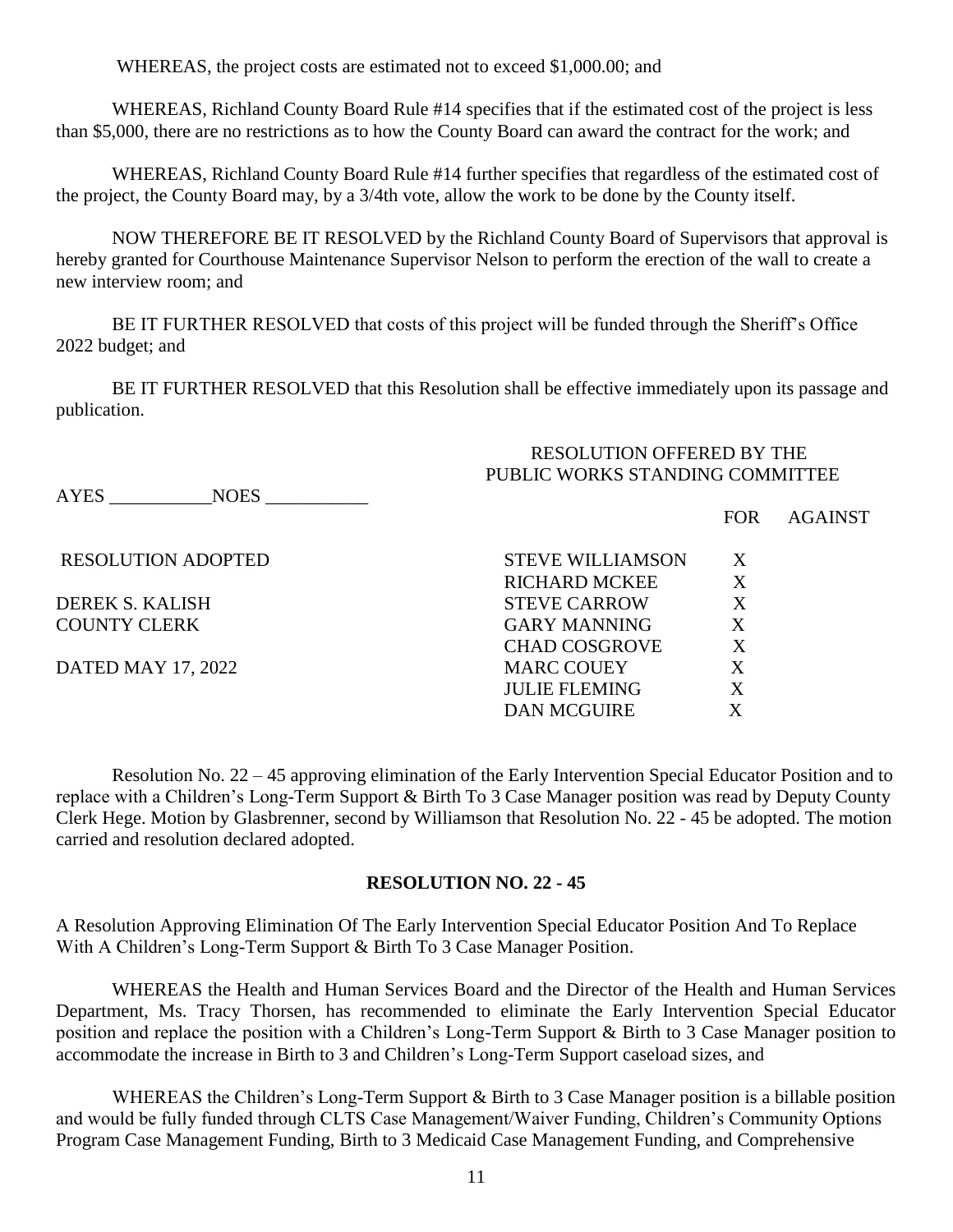Community Services Service Facilitation funding. The Early Intervention Special Educator position is a nonbillable position, has not been filled by a qualified staff for over three years, and was not included in the 2022 budget; and

WHEREAS County Administrator Clinton Langreck and the Finance and Personnel Committee has carefully considered this matter and is now presenting this Resolution to the County Board for its consideration.

NOW THEREFORE BE IT RESOLVED by the Richland County Board of Supervisors that approval is hereby granted to eliminate the Early Intervention Special Educator position and replace it/create an additional Children's Long-Term Support & Birth to 3 Case Manager position (Grade H on the existing county pay scale).

BE IT FURTHER RESOLVED that this Resolution shall be effective immediately upon its passage and publication.

| <b>VOTE ON FOREGOING RESOLUTION</b> | RESOLUTION OFFERED BY THE COUNTY BOARD |                             |                |
|-------------------------------------|----------------------------------------|-----------------------------|----------------|
|                                     | SUPERVISOR MEMBERS OF THE HEALTH AND   |                             |                |
| AYES<br>NOES NOTES                  |                                        | <b>HUMAN SERVICES BOARD</b> |                |
| <b>RESOLUTION ADOPTED</b>           |                                        | <b>FOR</b>                  | <b>AGAINST</b> |
| DEREK S. KALISH                     | <b>KERRY SEVERSON</b>                  | X                           |                |
| <b>COUNTY CLERK</b>                 | <b>INGRID GLASBRENNER</b>              |                             |                |
| DATED: MAY 17, 2022                 | VAN NELSON<br>TIMOTHY GOTTSCHALL       | X                           |                |

*\*This resolution brought forward prior to committee reorganization.*

Resolution No. 22 – 46 approving bonuses and recognition of personnel who made significant contributions to the public health emergency response to the community during the COVID-19 pandemic was read by Deputy County Clerk Hege. Motion by Cosgrove, second by Seep that Resolution No. 22 - 46 be adopted. Discussion continued. Roll call vote taken: Ayes: Carrow, Murphy-Lopez, Brewer, Seep, McKee, Luck, Manning, Glasbrenner, Gentes, Turk, Cosgrove, Frank, Severson, Williamson, and Couey. Nays: Rynes, Voyce, and McGuire. With 15 Ayes and 3 Nays, the motion carried and resolution declared adopted.

#### **RESOLUTION NO. 22 - 46**

A Resolution Approving Bonuses And Recognition of Personnel Who Made Significant Contributions To The Public Health Emergency Response To The Community During The COVID-19 Pandemic.

WHEREAS over the last two years since the COVID-19 Public Health Emergency Disaster Proclamation was issued by the Richland County Administrator, Clinton Langreck, on March 17, 2020, several Richland County personnel put their daily work responsibilities on hold to be reassigned in order to participate in the response to the unprecedented public health emergency providing community testing services, disease investigations, community vaccine clinics, and other vital support activities in response to the pandemic; and

WHEREAS the Health and Human Services Board and the Director of the Health and Human Services Department, Ms. Tracy Thorsen, have recommended to officially recognize and thank our "Public Health Heroes;" and

WHEREAS County Administrator Clinton Langreck has recommended that the County Board approve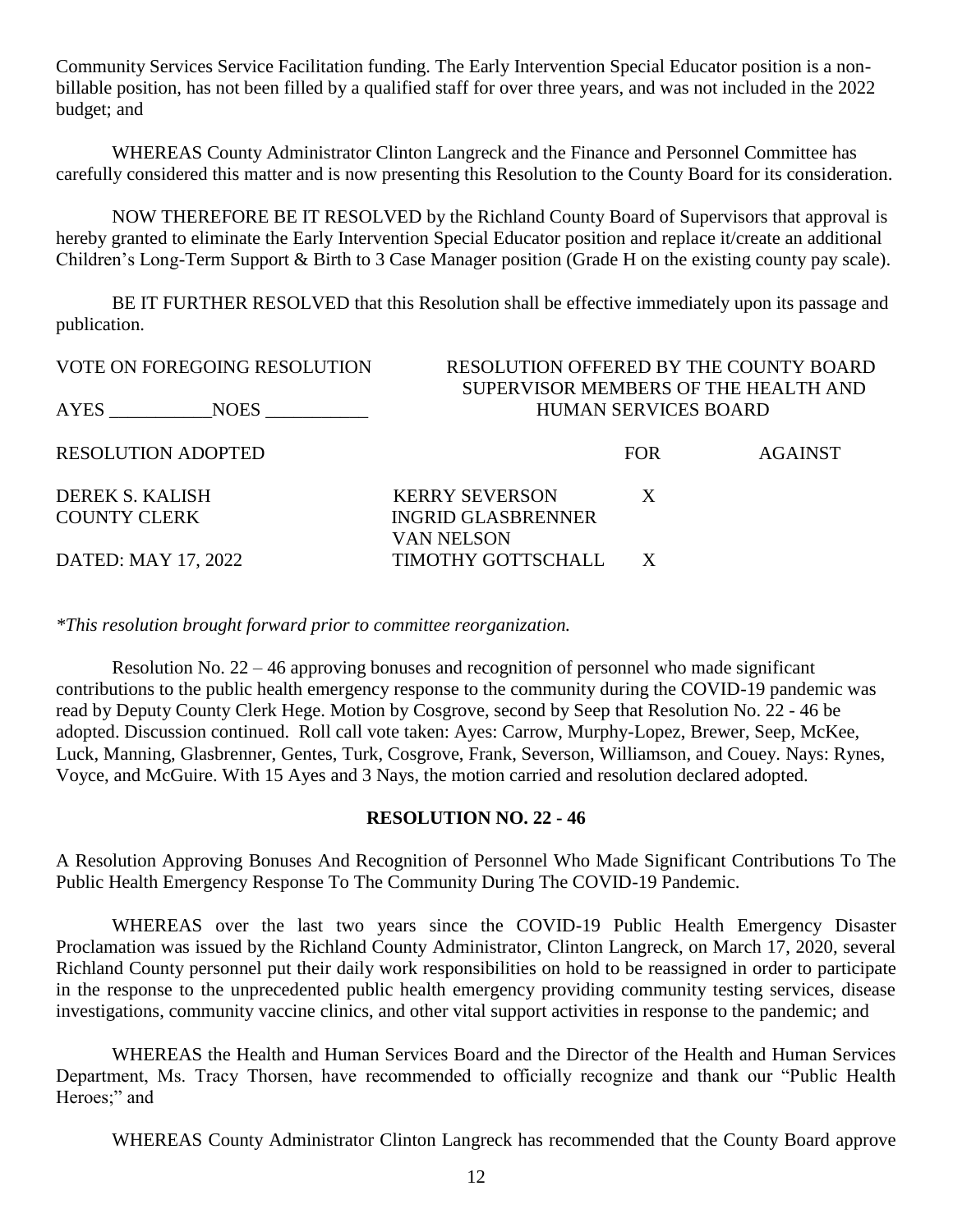awarding a one-time bonus pay and formal recognition by County Board Resolution and commemorative plaque to each of the thirty-three personnel who provided this critical response effort; and

WHEREAS the Finance and Personnel Committee has carefully considered this matter and is now presenting this Resolution to the County Board for its consideration.

NOW THEREFORE BE IT RESOLVED by the Richland County Board of Supervisors that approval is hereby granted to pay a one-time bonus to thirty-three Richland County employees and contracted/leased personnel as follows:

\$2,000.00 to those who provided more than 500 response hours (Tier 1),

\$1,000.00 to those who provided 100-500 response hours (Tier 2), and

\$500.00 to those who provided 10-100 response hours (Tier 3), with this payment to be made to employees of the following departments whose positions are listed on attached Exhibit A:

Health & Human Services (HHS-Unit) Emergency Management/Ambulance Service (RIC-AMB) Management Information Systems (RIC-MIS) Probate (RIC-PROBATE) County Administration (RIC-ADMIN); and

BE IT FURTHER RESOLVED that the total of up to \$44,500 [\$43,000 in bonuses and \$1,500 in commemorative plaques] shall be paid from the funding under the Department of Health Services Division of Public Health Emergency Consolidated Contract, and

BE IT FURTHER RESOLVED that County Administrator Clinton Langreck is hereby authorized to sign on behalf of the County any documents necessary to carry out this Resolution; and

BE IT FURTHER RESOLVED that this Resolution shall be effective immediately upon its passage and publication.

VOTE ON FOREGOING RESOLUTION RESOLUTION RESOLUTION OFFERED BY THE FINANCE  $\&$ PERSONNEL STANDING COMMITTEE

AYES \_\_\_\_\_\_\_\_\_\_\_NOES \_\_\_\_\_\_\_\_\_\_\_

RESOLUTION ADOPTED

DATED: MAY 17, 2022 GARY MANNING

 FOR AGAINST DEREK S. KALISH MARTY BREWER X COUNTY CLERK SHAUN MURPHY-LOPEZ MARC COUEY X TIM GOTTSCHALL X DAVID TURK X STEVE WILLIAMSON X MELISSA LUCK X STEVE CARROW X

Resolution No. 22 – 47 approving the base logo and motto for Richland County was read by Deputy County Clerk Hege. Motion by Cosgrove, second by Glasbrenner that Resolution No. 22 - 47 be adopted. The motion carried and resolution declared adopted.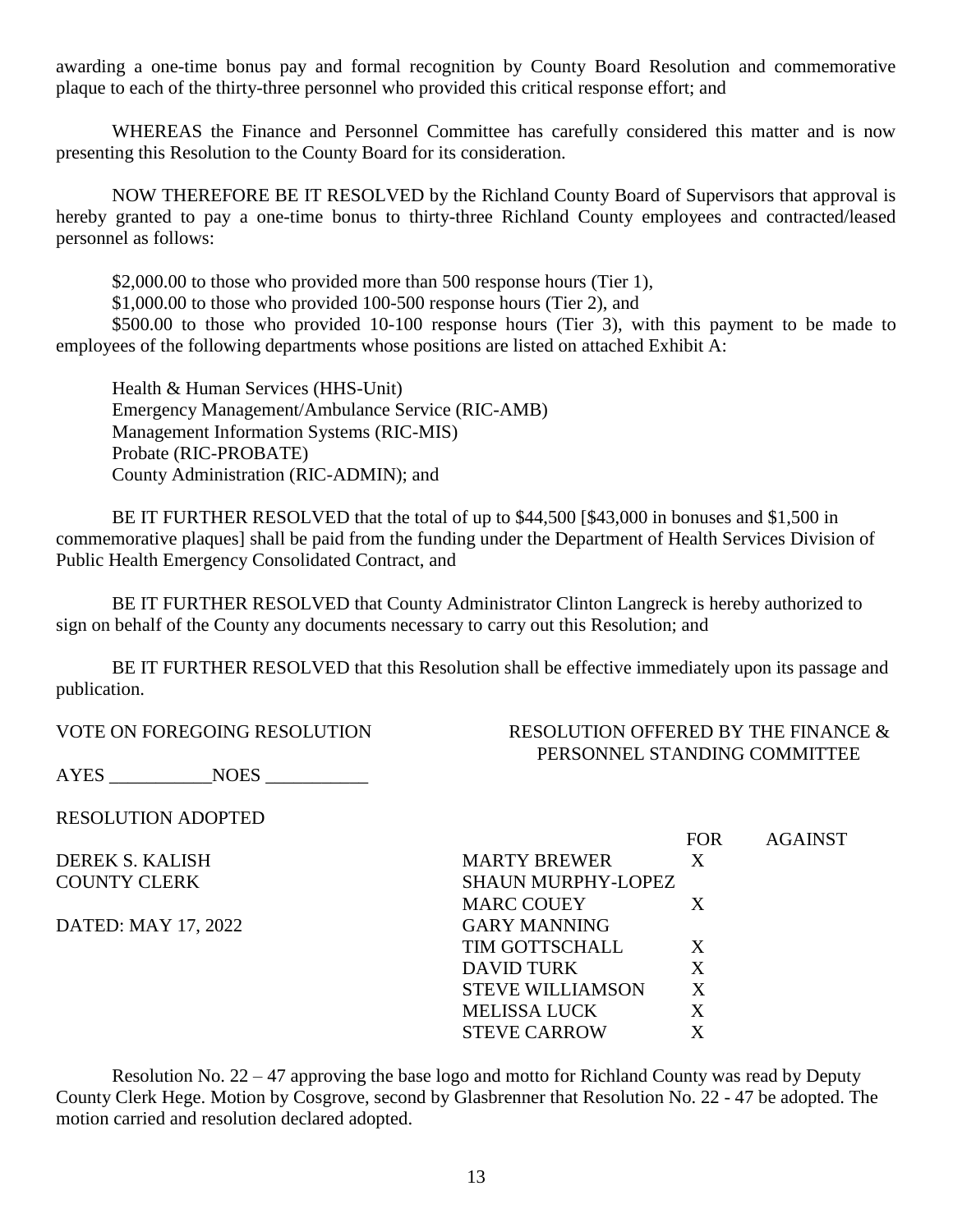#### **RESOLUTION NO. 22- 47**

A Resolution Approving The Base Logo And Motto For Richland County.

WHEREAS, the Richland County Board, on January 12<sup>th</sup>, 2022 by Resolution 21-154, created a Countywide Branding Project and Process, and appointed a Branding Committee, and

WHEREAS, the County Branding Committee has met four times and has worked with the branding process facilitators, Director Jasen Glasbrenner – Richland Economic Development, Kate Koziol – Southwest Wisconsin Regional Planning Commission, and Kristin Mitchell – Professional Consultant at Kristin Mitchell Design, or their representatives, and

WHEREAS, the County Branding Committee has unanimously voted to recommend a Motto and Logo, and

WHEREAS, the recommended Motto is "Discover It Here" and the Logo is designed to reflect the rich natural beauty and diversity of Richland County, and

WHEREAS, the new Logo and Motto will become the center of the new county seal, and the anchor of the branding to be used for marketing, identification and promotional purposes of the County, and

WHEREAS, the logo is intended to be used on items including, but not limited to, County stationery, letterhead, business forms, professional business cards, vehicles, signage, website and other items, and

WHEREAS, to complete the Branding Manual covering the logo and its possible variations for different departments and different uses it is necessary to approve the Base Logo and Motto,

NOW THEREFORE BE IT RESOLVED by the Richland County Board of Supervisors that the Base Logo and Motto that has been recommended by the County Branding Committee, and is included below, is hereby adopted as the Official County Logo and Motto, and

BE IT FURTHER RESOLVED that the Branding Manual covering the uses and various department styles is to be completed with input from the different departments and with oversight from Economic Development Director Jasen Glasbrenner – Richland Economic Development, Kate Koziol – Southwest Wisconsin Regional Planning Commission, and Kristin Mitchell – Professional Consultant at Kristin Mitchell Design, and Clint Langreck – County Administrator, or their representatives, and

BE IT FURTHER RESOLVED that upon completion of the Branding Manual, the Logo and Motto and all suggested uses shall be implemented at the Administrators direction and as is appropriate when considering budgetary constraints, marketing plans of individual departments, sign and vehicle replacement schedules or other critical decision points, and

BE IT FURTHER RESOLVED that once the Branding Manual is complete and the Logo and Motto use implemented, the County and its departments will not deviate from the Branding Manual without consent from the Richland County Board.

BE IT FURTHER RESOLVED that the Richland County Board that the official County seal and County logo should only be used by County personnel for official County business and for other purposes authorized by law, unless specifically authorized by County Administrator, and

BE IT FURTHER RESOLVED that the only element of the Branding Process that must return to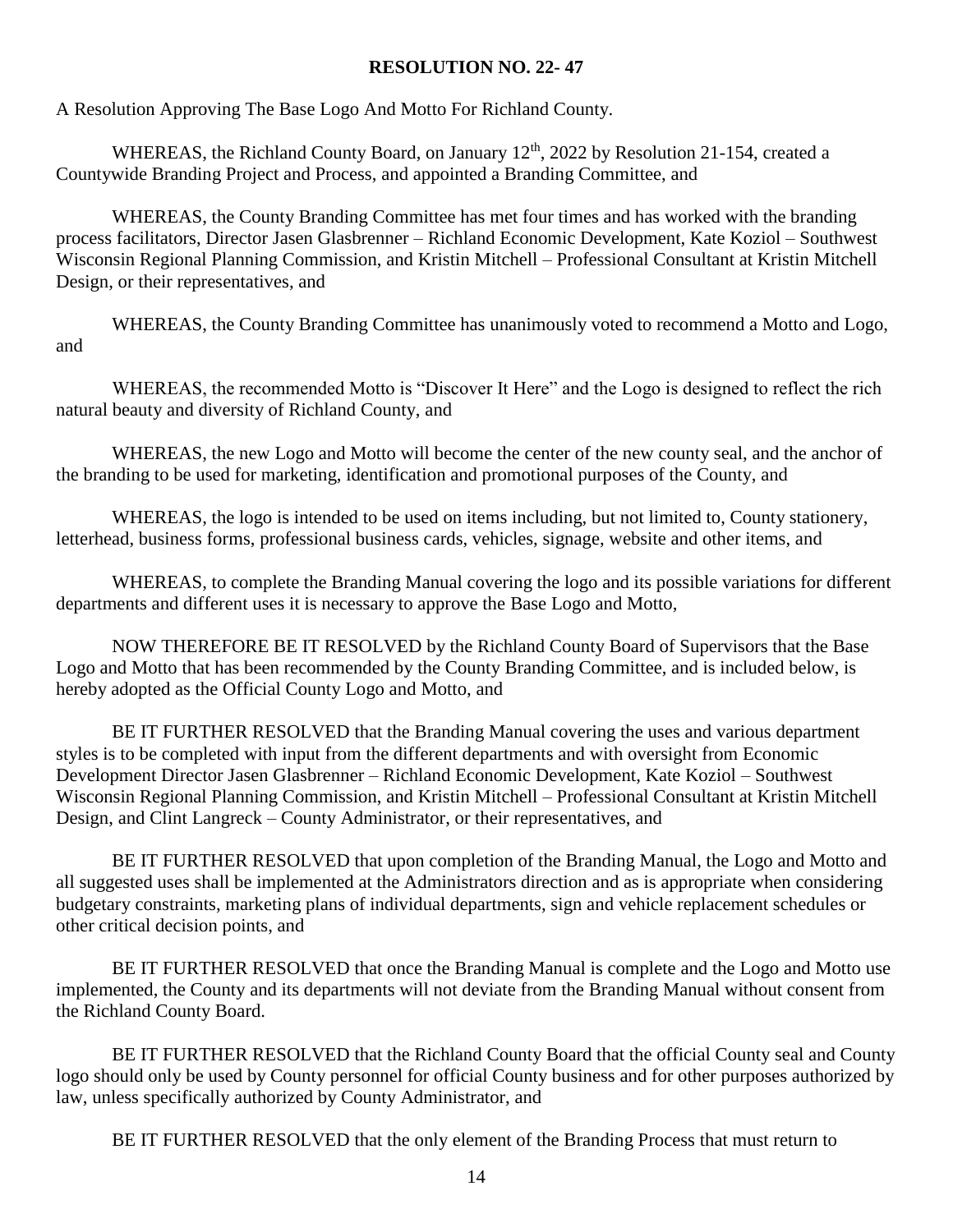County Board for design approval is final suggestion for the County Flag.

BE IT FURTHER RESOLVED that this Resolution shall be effective immediately upon its passage and publication.

**COUNTY** 

A





#### VOTE ON FOREGOING RESOLUTION RESOLUTION OFFERED BY

## RULES AND STRATEGIC PLANNING STANDING COMMITTEE

AYES NOES RESOLUTION ADOPTED DEREK S. KALISH COUNTY CLERK DATED MAY 17, 2022 FOR AGAINST SHAUN MURPHY-LOPEZ X MARTY BREWER X DONALD SEEP X INGRID GLASBRENNER X DANIELLE RUDERSDORF LINDA GENTES CHAD COSGROVE X BOB FRANK X JULIE FLEMING X

Resolution No. 22 – 48 establishing a policy for the expenditure of remaining funds from Capital Borrowing funds was read by Deputy County Clerk Hege. Motion by Couey, second by Williamson that Resolution No. 22 - 48 be adopted. Motion carried and resolution declared adopted.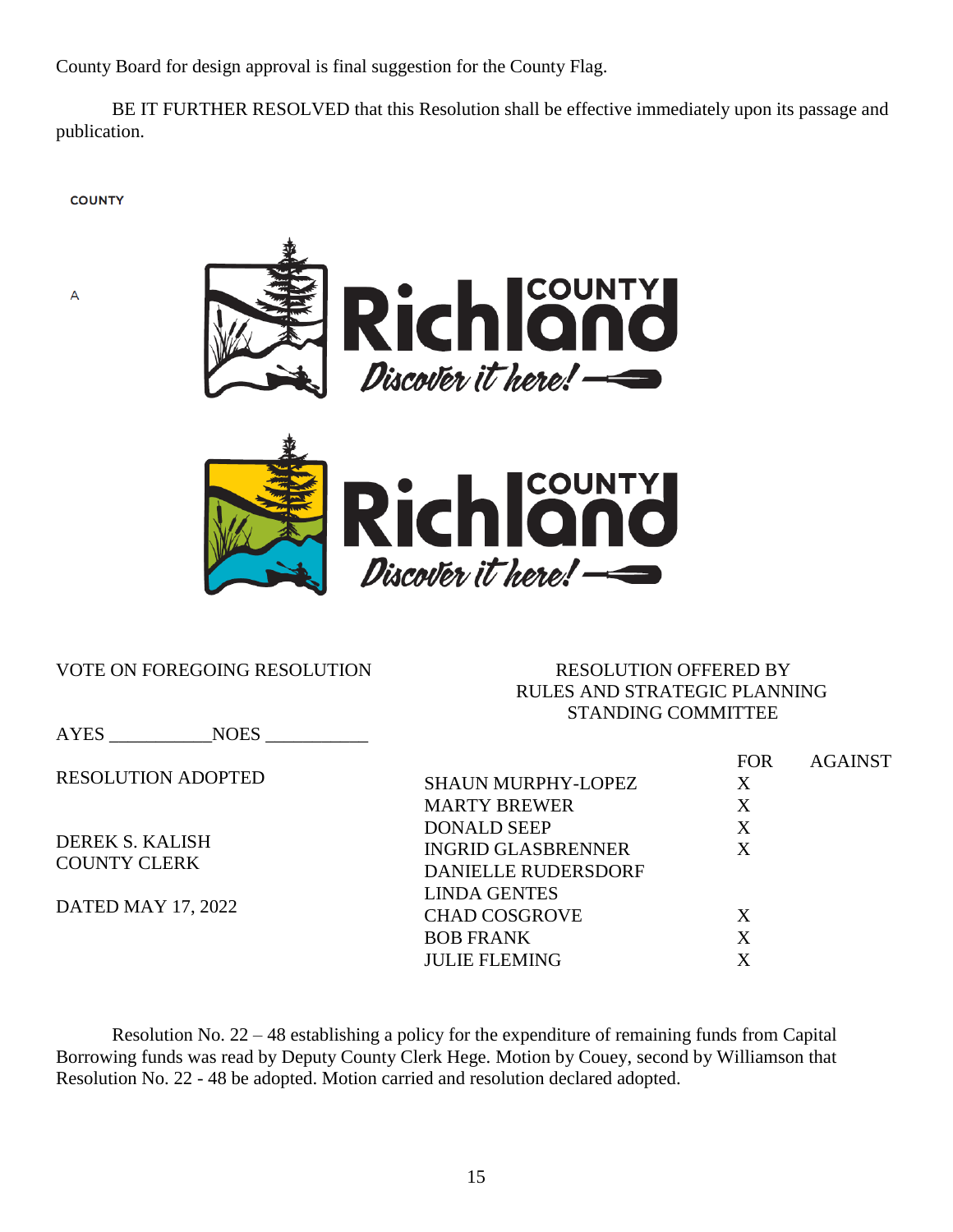#### **RESOLUTION NO. 22 - 48**

A Resolution Establishing A Policy For The Expenditure Of Remaining Funds From Capital Borrowing Funds.

WHEREAS, at its January 21<sup>st</sup>, 2020 meeting, the County Board adopted Resolution 20-2 by <sup>3</sup>/4 vote, and Initial Resolution Authorizing Not to Exceed \$2.970,000 General Obligation Promissory Notes for Capital Improvement Projects; and

WHEREAS, at its February 18<sup>th</sup>, 2022 meeting, the County Board adopted Resolution 20-20, awarding the sale of \$2,970,000 General Obligation Promissory Notes; and

WHEREAS, at its September 15, 2020 meeting, the County Board adopted Resolution 20-99, by  $\frac{3}{4}$  vote, an Initial Resolution Authorizing Not to Exceed \$1,050,000 Taxable General Obligation Promissory Notes for Capital Improvement Projects; and

WHEREAS, at its October 27<sup>th</sup>, 2020 meeting, the County Board adopted Resolution 20-110, awarding the sale of \$1,050,000 Taxable General Obligation Promissory Notes; and

WHEREAS the Finance and Personnel Standing Committee and County Administrator Clinton Langreck propose that a policy be adopted to direct the final apportionments and expenditures.

NOW THEREFORE BE IT RESOLVED by the Richland County Board of Supervisors the "Expenditure of remaining Fund #75 and Fund #92 (2021) borrowed funds for capital improvements" Policy is hereby adopted, and

BE IT FURTHER RESOLVED that a copy of the policy shall be made available in the Richland County Administrator's Office and on the Richland County website; and

BE IT FURTHER RESOLVED that expenditures related to Rule#14 regarding equipment purchase and contract expenditures are approved by adoption of this policy. As long as the expenditure is used on the desired purpose by resolution and within the apportioned amount authorized by the policy, or amended by the Finance and Personnel Committee, additional resolution is not required by the County Board; and

BE IT FURTHER RESOLVED that expenditures qualifying a "public works projects" as defined through County Board Rule #14 and Wisconsin State Statute 59.52(29) will return for resolution by the County Board to ensure compliance; and

BE IT FURTHER RESOLVED that this Resolution shall be effective immediately upon its passage and publication.

VOTE ON FOREGOING RESOLUTION RESOLUTION OFFERED BY THE FIANCE & PERSONNEL STANDING COMMITTEE

FOR AGAINST

AYES \_\_\_\_\_\_\_\_\_\_\_NOES \_\_\_\_\_\_\_\_\_\_\_

MARTY BREWER X SHAUN MURPHY-LOPEZ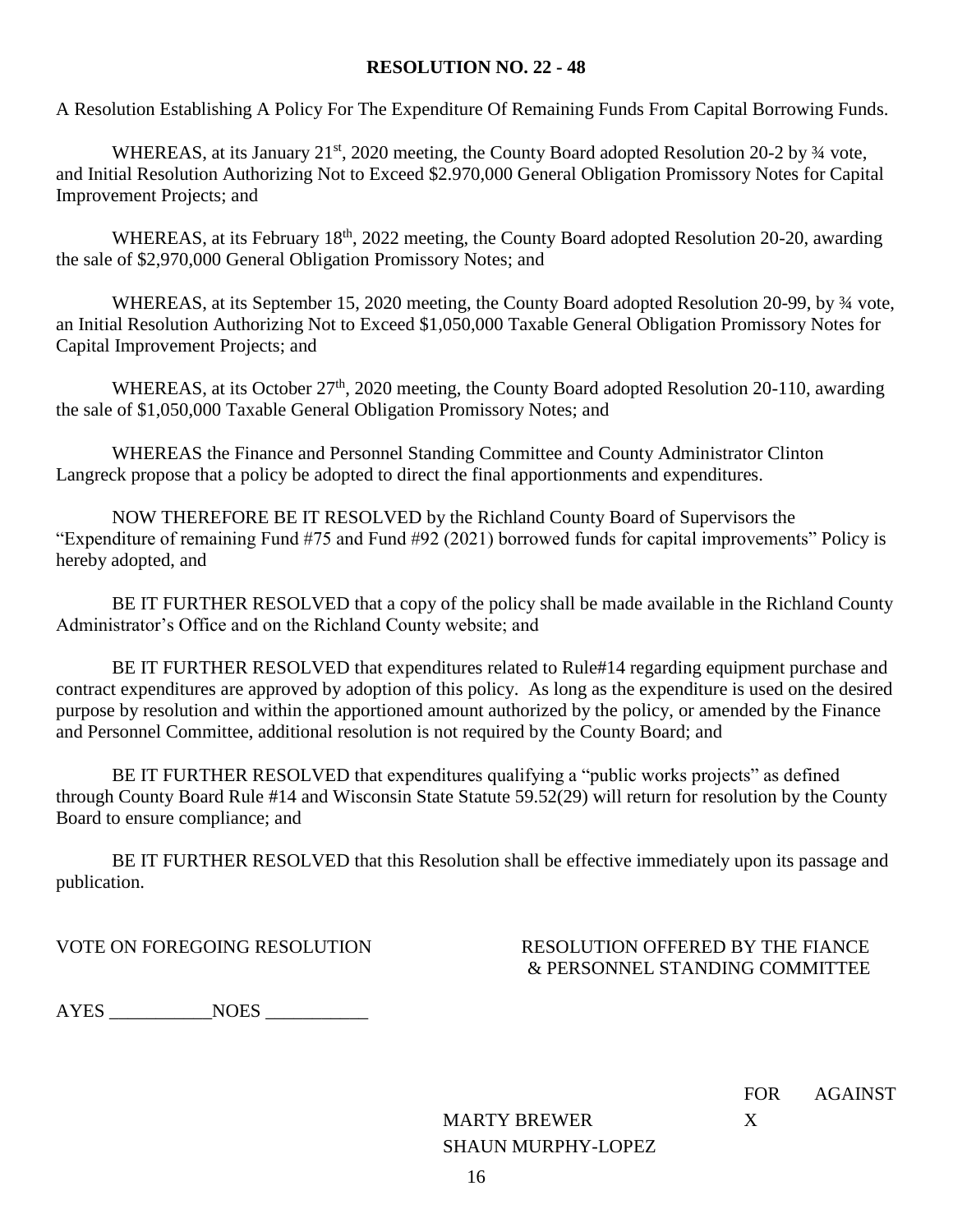| <b>RESOLUTION ADOPTED</b>              | <b>STEVE CARROW</b>     | X |
|----------------------------------------|-------------------------|---|
|                                        | <b>MELISSA LUCK</b>     | X |
| DEREK S. KALISH<br><b>COUNTY CLERK</b> | TIMOTHY GOTSCHALL       | X |
|                                        | DAVID TURK              | X |
|                                        | <b>STEVE WILLIAMSON</b> | X |
| DATED MAY 17, 2022                     | <b>MARC COUEY</b>       | X |
|                                        | <b>GARY MANNING</b>     |   |

Resolution No. 22 – 49 adopting amendments to the Richland County Board Rules and Structure document was read by Deputy County Clerk Hege. Motion by Williamson, second by Voyce that Resolution No. 22 - 49 be adopted. Discussion continued. Motion by Murphy-Lopez, second by Glasbrenner, to amend Rule #10 as follows: "When a motion is under discussion, no motion shall be in order except 1) a motion to table until later in the meeting (not debatable), 2) a motion to postpone or to table to a definite date or to table postpone indefinitely (debatable), which shall not be debatable, or 3) a motion to amend. A motion to adjourn shall be in order and be decided without debate. The motion carried and the amended resolution declared adopted.

#### **RESOLUTION NO. 22 - 49**

A Resolution Adopting Amendments To The Richland County Board Rules And Structure Document.

WHEREAS, an amendment to Richland County Board Rule number ten is recommended by the Rules and Strategic Planning Standing Committee to further clarify the parliamentary procedures of tabling a question verses postponing a question; and

WHEREAS, an amendment to Richland County Committee Structure Document is recommended is recommended by the Rules and Strategic Planning Standing Committee to amend assignments to the American with Disability Act Compliance Committee, voting authority restrictions on the Health and Human Services and Veterans Standing Committee, and FSA deferred participation on the Land and Zoning Standing Committee.

NOW THEREFORE BE IT RESOLVED by the Richland County Board of Supervisors the Richland County Board Rules and Structure Documents are amended reflecting proposed changes to rule ten and the American with Disability Act Compliance Committee, Health and Human Services and Veterans Standing Committee, and Land and Zoning Standing Committee; and

BE IT FURTHER RESOLVED that a copy of the policy shall be made available in the Richland County Administrator's Office and on the Richland County website; and

BE IT FURTHER RESOLVED that this Resolution shall be effective immediately upon its passage and publication.

### VOTE ON FOREGOING RESOLUTIONA RESOLUTION OFFERED BY THE RULES & STRATEGIC PLANNING STANDING COMMITTEE

AYES NOES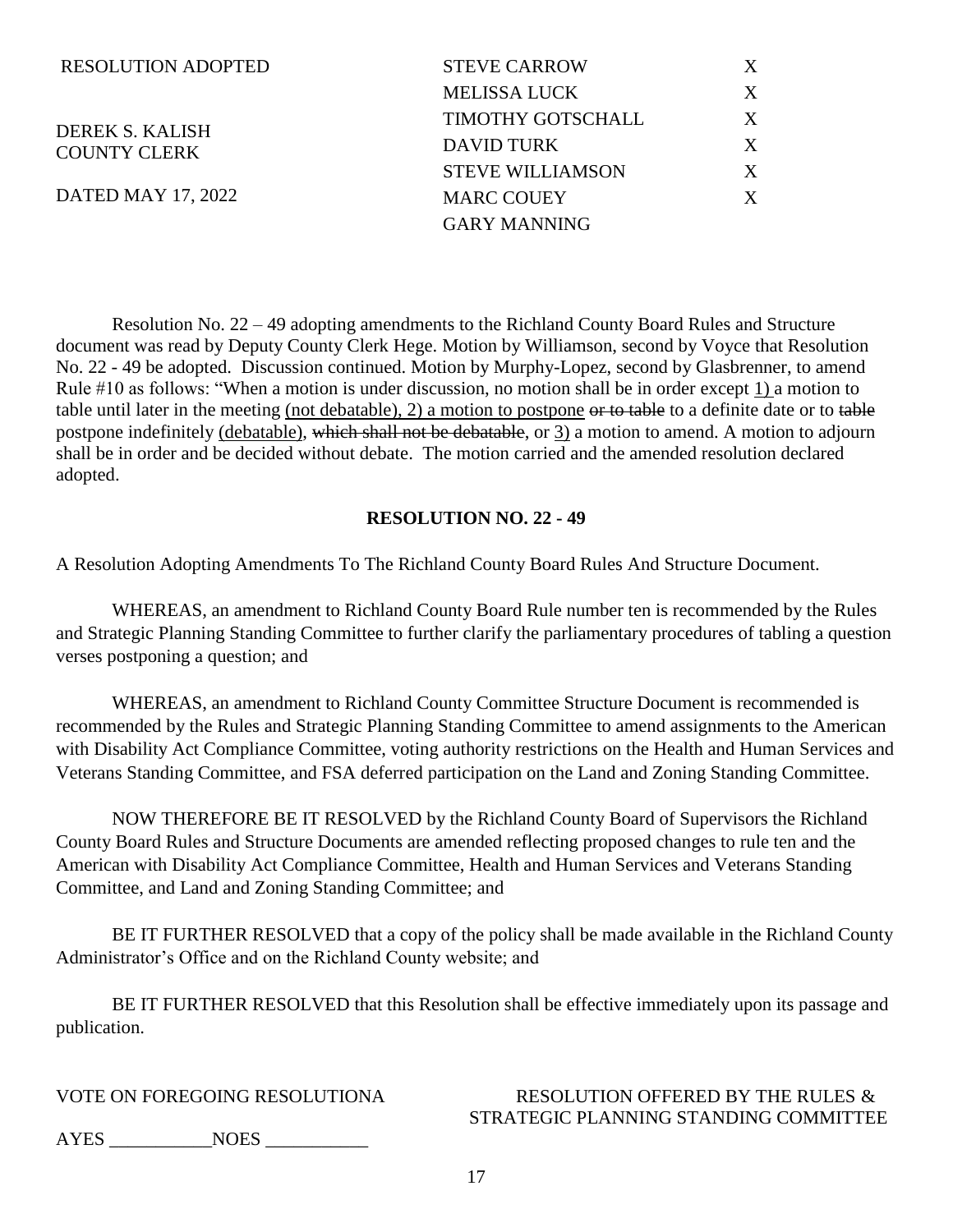| <b>RESOLUTION ADOPTED</b>                     |                            | <b>FOR</b> | <b>AGAINST</b> |
|-----------------------------------------------|----------------------------|------------|----------------|
|                                               | <b>SHAUN MURPHY-LOPEZ</b>  | X          |                |
|                                               | <b>MARTY BREWER</b>        | X          |                |
| <b>DEREK S. KALISH</b><br><b>COUNTY CLERK</b> | <b>DONALD SEEP</b>         | X          |                |
|                                               | <b>INGRID GLASBRENNER</b>  | X          |                |
| DATED MAY 17, 2022                            | <b>DANIELLE RUDERSDORF</b> |            |                |
|                                               | <b>LINDA GENTES</b>        |            |                |
|                                               | <b>CHAD COSGROVE</b>       | X          |                |
|                                               | <b>BOB FRANK</b>           | X          |                |
|                                               | <b>JULIE FLEMING</b>       | X          |                |
|                                               |                            |            |                |

Administrator Langreck recommended the following appointments be made:

1. Pine Valley & Child Support Standing Committee: Supervisor Ken Rynes – Filling vacant seat through election process of organizational meeting

2. Public Safety Standing Committee: Supervisor Richard McKee — Filling vacancy from shifting supervisors to Rules and Strategic Planning

3. Rules and Strategic Planning Committee: Supervisor Danielle Rudersdorf — Representing Fair, Parks, and Recycling Supervisor Linda Gentes — Representing Land & Zoning

4. Joint Ambulance Committee: Supervisor Julie Fleming (Switching with Supervisor Williamson to Tri-county Airport)

5. Tri-County Commission: Supervisor Steve Williamson (Switching with Supervisor Fleming to Joint Ambulance)

6. Symon's Natatorium Board: Chad Cosgrove to fill seat previously held by Julie Fleming

7. Richland Center Library Board: David Turk to fill seat previously held by Dan McGuire

8. Southwest WI Library: Bob Frank to fill seat previously held by Richard McKee

9. Neighborhood Housing Services: Richland McKee to fill seat previously held by Bob Frank

10. Comprehensive Community Services Coordination Committee Representative: Dr. Jerel Berres filling vacant seat

11. Coordinated Services Team Coordinating Committee: Cindy Chicker filling vacant seat

12. Commission on Aging and Disability: Supervisor Danielle Rudersdorf Supervisor Julie Fleming

Motion by Murphy-Lopez, second by Luck, to confirm appointments recommended by Administrator Langreck. Motion carried and appointments declared confirmed.

Administrator Langreck noted two upcoming major conversation points consisting of the continuing discussion of radio tower project and the prioritization of vendors for the project and the first draft of the Financial Planning and Capital Improvement Plan.

Chair Brewer and Administrator Langreck reviewed the notification received from Moody's regarding the rating upgrade.

Motion by McGuire, second by McKee to adjourn to June 21, 2022 at 7:00 p.m. Motion carried and the meeting adjourned at 9:02 PM.

STATE OF WISCONSIN ) )SS COUNTY OF RICHLAND)